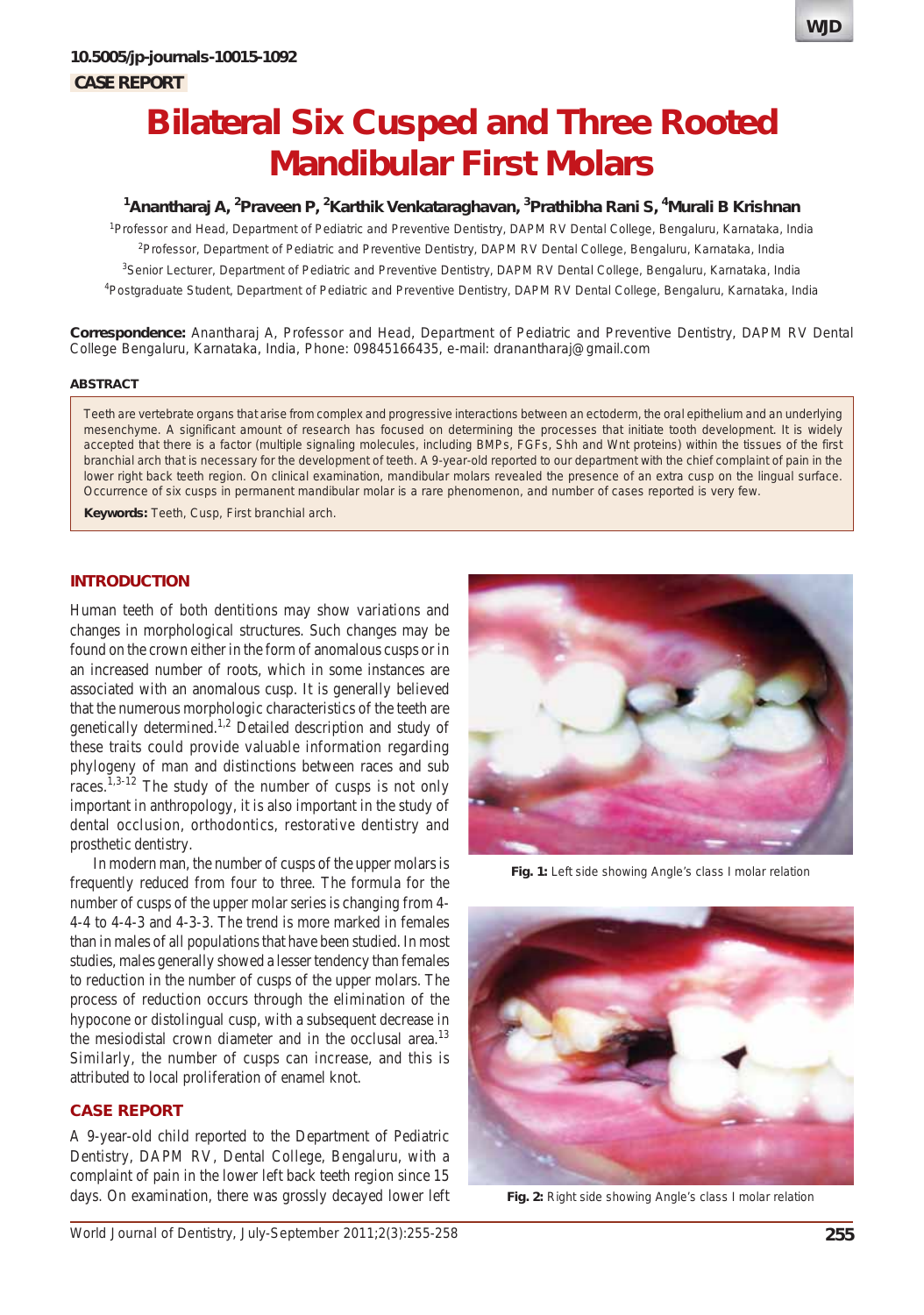

**Fig. 3:** Mandibular first permanent molar exhibiting six cusps



**Fig. 4:** Maxillary arch showing four cusped first permanent molar

second deciduous molar. Molar relation was found to be Angle's class I bilaterally (Figs 1 and 2). Another striking finding was the presence of six cusps in permanent mandibular first molar (Fig. 3). The permanent maxillary first molar had four cusps (Fig. 4). There was no positive family history. The six cusped molar exhibited deep pit and fissures which were susceptible for dental caries, and hence pit and fissure sealant was applied. An IOPA of mandibular first molar revealed the presence of an extra root (Figs 5 and 6). The extra root was located in the buccal aspect (localized, using SLOB technique).

## **DISCUSSION**

The patterns of the occlusal surfaces of molars are polygenically conditioned and determined by a combination of allele on two or more sites/loci, and they occur in one of the final stages of molar growth, as a result of the terminal deposition of enamel.<sup>1</sup> Numerous studies have shown that the genes of the Xchromosome regulate the deposition of enamel, while genes of the Y-chromosome influence the division of the cell connected with the formation of the dentine-enamel bond and the deposition of enamel.<sup>14</sup>



**Fig. 5:** IOPA of 36 region using localization technique reveals the presence of radix paramolaris



**Fig. 6:** IOPA of 46 region using localization technique reveals the presence of radix paramolaris

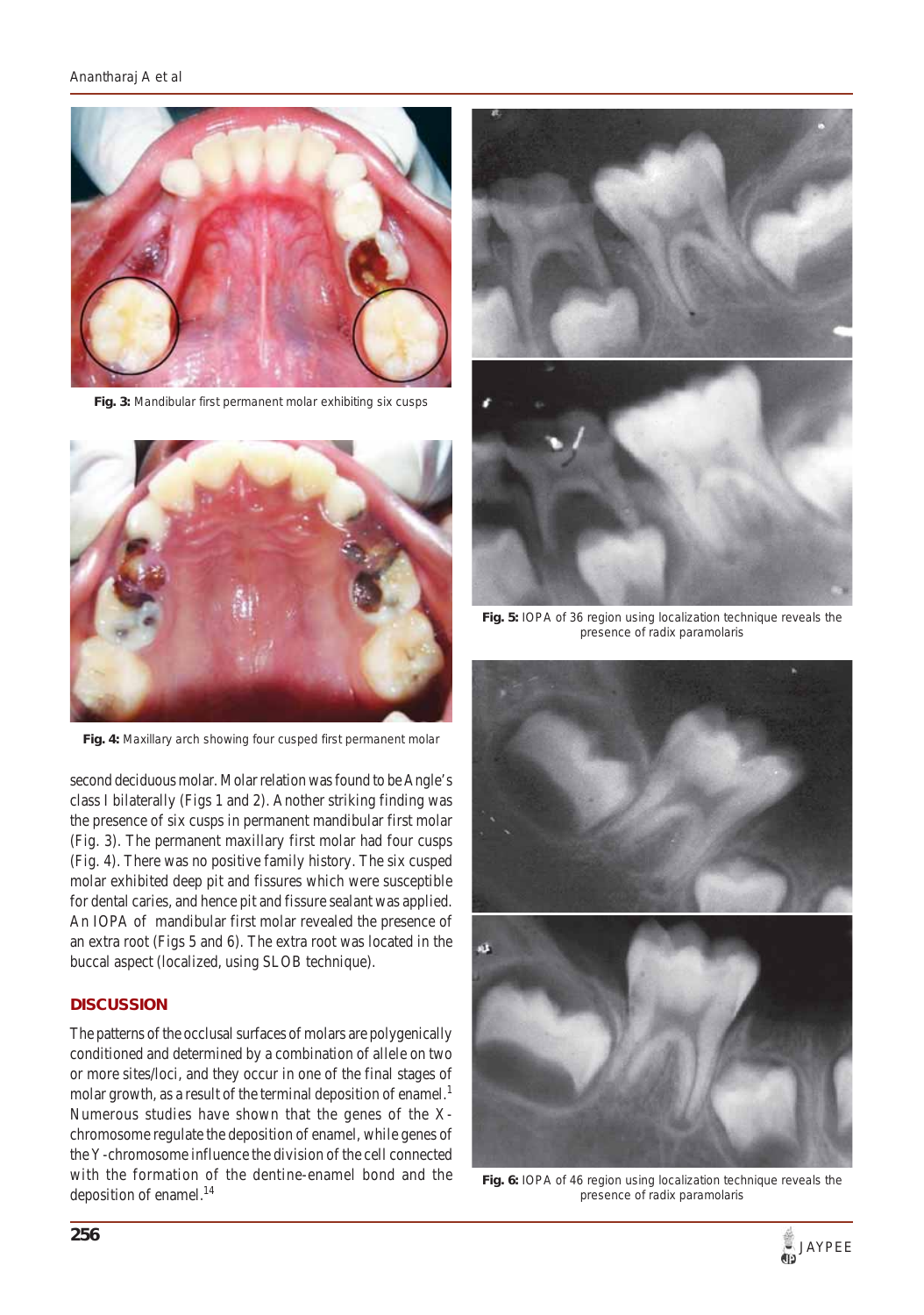#### *Bilateral Six Cusped and Three Rooted Mandibular First Molars*

The mandibular first molar generally has five cusps, this trait describes the presence of only three or four cusps. The four cusp variant occurs with the absence of the distobuccal cusp, the three cusp variant has missing the distolingual cusp as well. If the five common cusps are present, other variations exist in the presence of a sixth or seventh cusp at the distobuccal and distolingual surfaces. These latter two traits are rare in humans but can be more common among some of our hominid ancestors.

The fifth or distobuccal cusp is the most variable, which may be absent. If the fifth cusp is present, it is often placed lingually, out of line with the other two buccal cusps. The fifth cusp may be divided into two parts by a fissure which runs anteroposteriorly, thus the tooth may have three lingual and three buccal cusps. A total of ten cusps can be theoretically present on a lower molar tooth. There is a large amount of publications on molar morphology, numbers of molar cusps, origins, and evolution of both cusps and teeth.<sup>14</sup> There are no standards yet available to determine whether a cusp should be recorded as one because of its inadequate size.

Suzuki and Sakai<sup>15</sup> found no significant differences in first and second molar cusp numbers of 392 male and female Japanese.

The frequency of cusp six on first and second molars (65 and 63% respectively) from Indian crania was found to be about three times that of Aleuts (21 and 18%) and Eskimos (22 and 18%). All three groups (Indian, Aleuts and Eskimos) showed five or six cusped first lower molars. No four cusped molars were found. Four-cusped second lower molars occurred most often in the Aleuts (9%), less in Indians (3%) and least in the Eskimos  $(1\%)$ .<sup>16</sup>

According to the number of cusps, a tooth can be classified as follows:

- 1. The presence of cusps 1-4 (1–protoconid; 2–metaconid; 3–hypoconid; 4–entoconid).
- 2. The presence of five cusps (hypoconulid)
- 3. The presence of six cusps (entoconulid).

The mandibular molars are more variable than the maxillary molars in the number of different patterns and in the frequency of these patterns. The typical Y5 pattern is seen in 62.1% of the total population; however 28.1% exhibit the Y6 pattern, that is, the Y groove shape with a sixth cusp. The frequency of  $+5$  and +6 is relatively low and only 0.6% exhibit the four cusp pattern. No ethnic differences were found, but there is a significant  $(0.005 < p < 0.0005, 1f)$  sex effect, principally, because males exhibit the six cusp pattern more frequently.<sup>17</sup>

Like the number of root canals, the number of roots may also vary. An additional third root, first mentioned in the literature by Carabelli is called the radix entomolaris (RE). This supernumerary root is located distolingually in mandibular molars, mainly first molars. An additional root at the mesiobuccal side is called the radix paramolaris (RP).<sup>9</sup>

The prevalence of extra root in mandibular first molar is as follows. 'Radix Entomolaris' (RE) in first mandibular molar is associated with certain ethnic groups.

- In African populations a maximum frequency of 3% is found, while in Eurasian and Indian populations the frequency is less than 5%
- Survey of population of Mongoloid origin indicates a high prevalence, ranges from 5 to more than 30%
- Bolk reported that the occurrence of radix paramolaris is very rare and occurs less frequently than the radix entomolaris
- Curzon (1974) suggested that the 'three rooted molar' trait has a high degree of genetic penetrance as its dominance
- Its formation could be related to external factors during odontogenesis.10

## **CONCLUSION**

The presence of increased number of cusps has been reported in permanent maxillary first molar, mandibular second, third molars and also in deciduous mandibular molars. Accessory cusps have been reported in permanent mandibular first molars in hominoid ancestors only. Clinical implication of this extra cusp in the present case is that the occlusal table of the tooth is increased with deep pit and fissures. Hence, the chances of food getting lodged are high. This in turn increases the decay activity also. So, pit and fissure sealants were placed in both the lower permanent molars, pulp therapy performed in lower left second deciduous molar, extraction of upper first deciduous molars and stainless steel crown in upper second deciduous molars. Patient was recalled for periodic check-up.

## **REFERENCES**

- 1. Moorrees CFA. The Aleut dentition. Cambridge: Harvard University Press 1957.
- 2. Lundstrom A. Tooth morphology as a basis for distinguishing monozygotic and dizygotic twins. Swed Med Res Counc 1962;34-43.
- 3. Hrdlicka A. Shovel-shaped teeth. Am J Phys Anthropol 1920;3:429-66.
- 4. Hrdlicka A. Further studies of tooth morphology. Am J Phys Anthropol 1921;4:141-76.
- 5. Dahlberg AA. The dentition of the American Indian. In: Laughlin WS (Ed). Dental anthropology. Papers on the physical anthropology of the American Indian. Fourth Viking Fund Summer Seminar. TheViking Fund Inc., New York 1951; 138-76.
- 6. Lasker GW. Observations on the teeth of Chinese born and reared in China and America. Am J Phys Anthropol 1945;3:129-50.
- 7. Lasker GW. Genetic analysis of racial traits of the teeth. Cold Spring Harbor Symposia on Quantitative Biology, XV 1951;191-203.
- 8. Tratman EK. A comparison of the teeth of people: Indo-European racial stock with the Mongoloid. Dent Rec 1950;70:63-88.
- 9. Moorrees CFA. Genetic considerations in dental anthropology. Genetics and dental health. New York: Mc Graw Hill 1962; 101-12.
- 10. Carbonell VM. Variations in the frequency of shovel-shaped incisors in different populations. In: Brothwell DR (Ed). Dental Anthropology. Symposia of the Society for the Study of Human Biology. New York: Pergamon Press 1963;5.